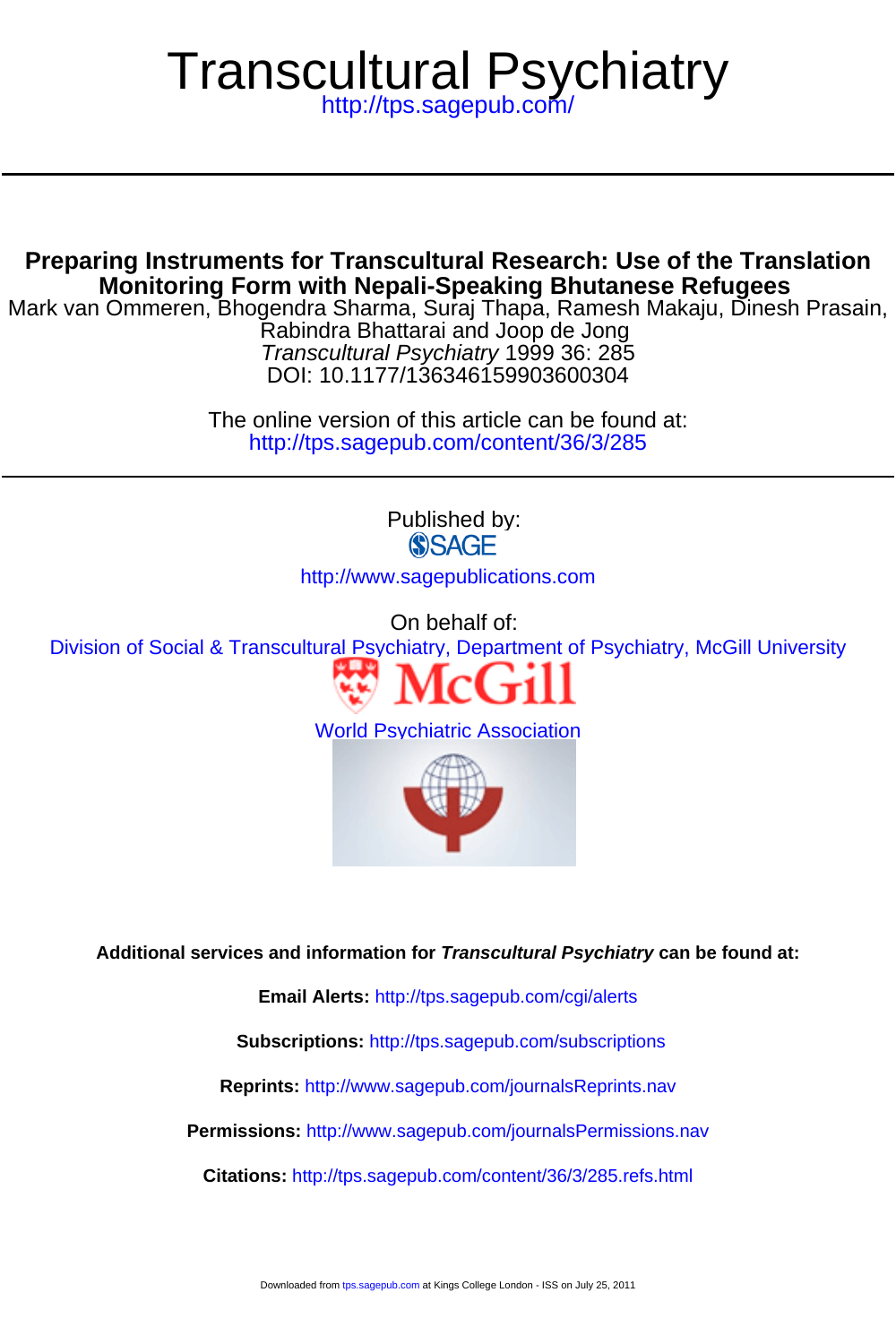

September 1999

**ARTICLE** 

# **Preparing Instruments for Transcultural Research: Use of the Translation Monitoring Form with Nepali-speaking Bhutanese Refugees**

# **MARK VAN [OMMEREN](#page-16-0)**

*Center for the Victims of Torture, Nepal and Transcultural Psychosocial Organization, The Netherlands*

# **[BHOGENDRA](#page-16-0) SHARMA, SURAJ THAPA, RAMESH [MAKAJU, DINESH](#page-17-0) PRASAIN [& RABINDRA](#page-17-0) BHATTARAI**

*Center for the Victims of Torture, Nepal*

## **[JOOP DE](#page-17-0) JONG**

*Transcultural Psychosocial Organization, The Netherlands*

**Abstract** Preparing instruments for transcultural research is a difficult task. Researchers typically do not publish their attempts to create equivalent translation. The quality of the translation depends mostly on the translators' ability to be consistent in identifying and correcting incomprehensible, unacceptable, incomplete and irrelevant translated items. This paper presents a translation monitoring form to enhance the methodical preparation of instruments for transcultural use. Use of the form requires the systematic use of strategies advocated by previous translation and adaptation researchers. A detailed example of use of the translation monitoring form with Nepali-speaking Bhutanese refugees illustrates the usefulness of the form as well as the difficulties of creating equivalent translation.

**Key words** Bhutan • Nepali language • refugees • test adaptation • translation

Vol 36(3): 285–301[1363–4615(199909)36:3;285–301;009473] Copyright © 1999 McGill University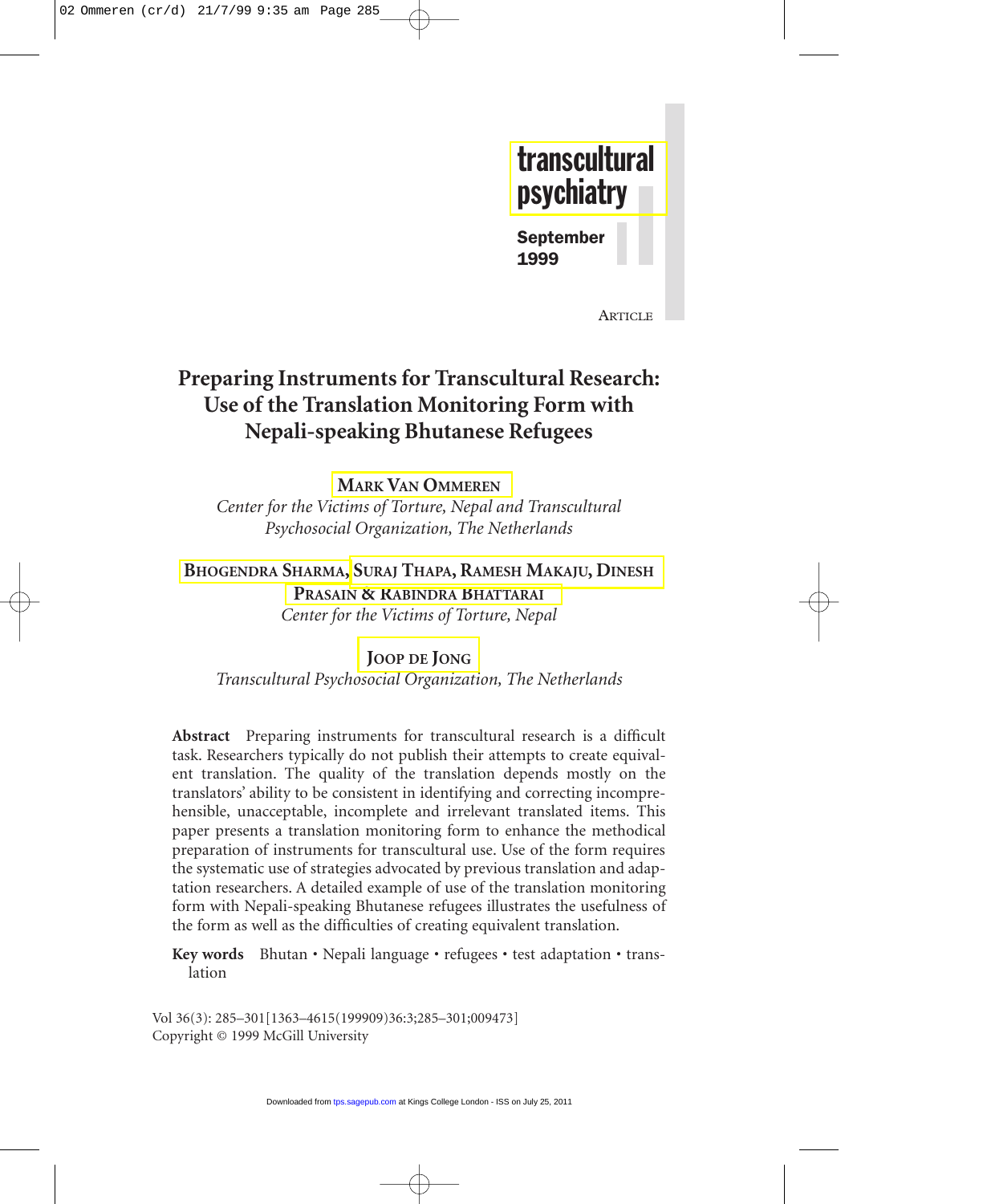The cultural challenge to psychiatry is to take a much more strenuous, systematic, and contextual approach to translation. (Kleinman, 1988: 28)

Translating and adapting instruments for transcultural research is a difficult task (Brislin, 1976). Over the last 30 years numerous English-language instruments have been translated and adapted for use in different cultures. The quality of these works varies (Parry, 1996) – ranging from lexical translation to involved ethnographic research. Researchers differ in the amount of time they have and are willing to spend preparing instruments.

Translation and adaptation approaches vary in terms of the objectives to be achieved. Flaherty et al. (1988), in a now classic article, described five forms of equivalence between original and translated instruments:

- 1. *Content equivalence.* The content of each item of the instrument is relevant to the phenomena of each culture being studied.
- 2. *Semantic equivalence*. <sup>1</sup> The meaning of each item is the same in each culture after translation into the language and idiom (written or oral) of each culture.
- 3. *Technical equivalence*. The method of assessment (e.g. pencil and paper, interview) is comparable in each culture with respect to the data that it yields.
- 4. *Criterion equivalence*. The interpretation of the measurement of the variable remains the same when compared with the norm of each culture studied.
- 5. *Conceptual equivalence*. The instrument is measuring the same theoretical construct in each culture. (p. 258)

Manson (1997), who adapted the Composite International Diagnostic Interview (World Health Organization [WHO], 1993) for use with American Indians, chose different terminology to organize similar objectives. He discusses instrument adaptation in terms of comprehensibility, acceptability, relevance and completeness. Manson (1997) classifies a translated item as *incomprehensible* when its original meaning is not evident. Naturally, translations must be in lay terminology to be understandable to respondents (Westermeyer & Janca, 1997). Using Flaherty et al.'s (1988) terminology, an incomprehensible translation lacks semantic equivalence. Manson (1997) classifies an item as *unacceptable* if it is offensive. For example, asking young, unmarried women about their sexual behaviour is unacceptable in many cultures. Unacceptable items meet Flaherty et al.'s (1988) definition for absence of technical equivalence as the impact of asking such questions varies from culture to culture.

An item is *irrelevant* (Manson, 1997) if it queries phenomena unrelated to the underlying construct. When assessing conduct disorder, it would, for example, be irrelevant to ask a Nepali girl about school attendance as it is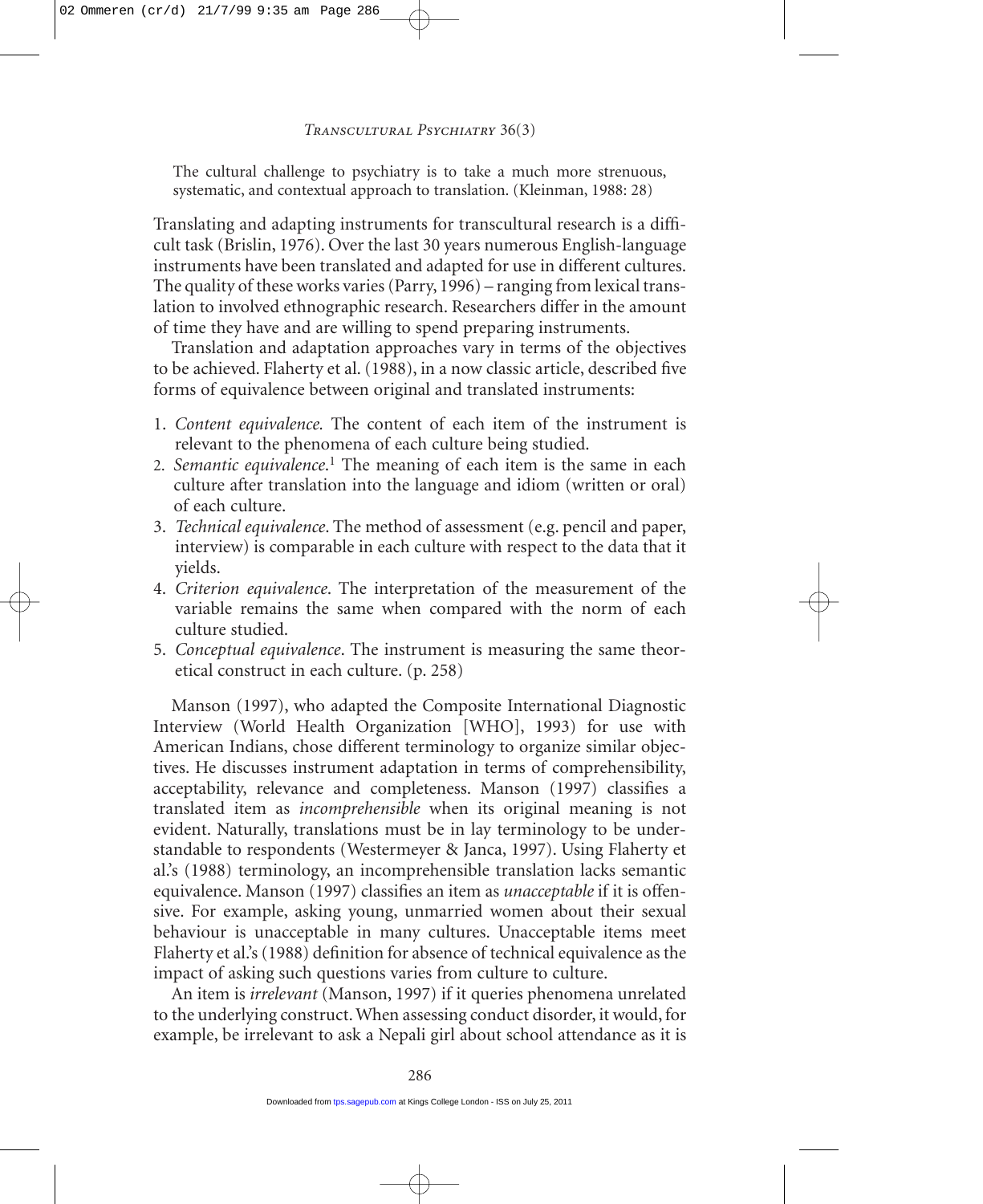possible that her parents are not letting her attend. Using Flaherty et al.'s (1988) terminology, irrelevant items lack content equivalence.

Incomplete questions (Manson, 1997) do not fully cover equivalents between cultures. Manson shows that querying American Indians about traditional healing services is necessary for a complete assessment of helpseeking behaviour. Incomplete questions can result in lack of semantic, criterion or conceptual equivalence.

With some noteworthy exceptions (e.g. Bravo, Canino, Rubio-Stipec, & Woodbury-Farina, 1991; Flaherty et al., 1988; Kinzie et al., 1982; Manson, 1997; Manson, Shore, & Bloom, 1985; Mumford, Tareen, Bajwa, Bhatti, & Karim, 1991), most researchers who translate or adapt instruments do not publish attempts to meet the aforementioned objectives. There is a tendency to briefly state that instruments were prepared consistent with the methods outlined by Flaherty et al. (1988). The reader is then left unclear as to how the instruments were adapted as Flaherty and colleagues outlined different methods for different problems. Increasingly, researchers publish sophisticated efforts to create a semantic equivalent translation (e.g. Russell & Sato, 1995; Sperber, Develis, & Boehlecke, 1994).

Translators not only differ in their aims during the translation, but also in the steps they take during the translation and adaptation process. One sequence, popular in the field, has been developed by Brislin (1986). He suggested a five-step translation process: (a) translation; (b) blind backtranslation; (c) examination of original, translation and blind backtranslation; (d) pilot study; and (e) examination of pilot study data and subjects. This sequence can lead to examination of content, semantic, technical and criterion equivalence.

The World Health Organization has expanded Brislin's (1986) first three steps to seven: (a) establishment of a bilingual group of experts, (b) examination of the conceptual structure of the instruments by the experts, (c) translation, (d) examination of the translation by the experts, (e) examination of the translation by a monolingual group, (f) blind backtranslation and (g) examination of the blind back-translation by the experts (Sartorius & Janca, 1996). Such expansion allows for improved examination of conceptual equivalence.

Even though the aforementioned approaches are clearly useful, the rigour of the final product depends mostly on the translators' ability to be consistent in identifying irrelevant, incomprehensible, unacceptable and incomplete translation. Even the best translator must sometimes struggle with this complex task (especially if he or she has to translate a lengthy diagnostic interview schedule). A systematic approach is therefore necessary to maintain alertness to all potential difficulties.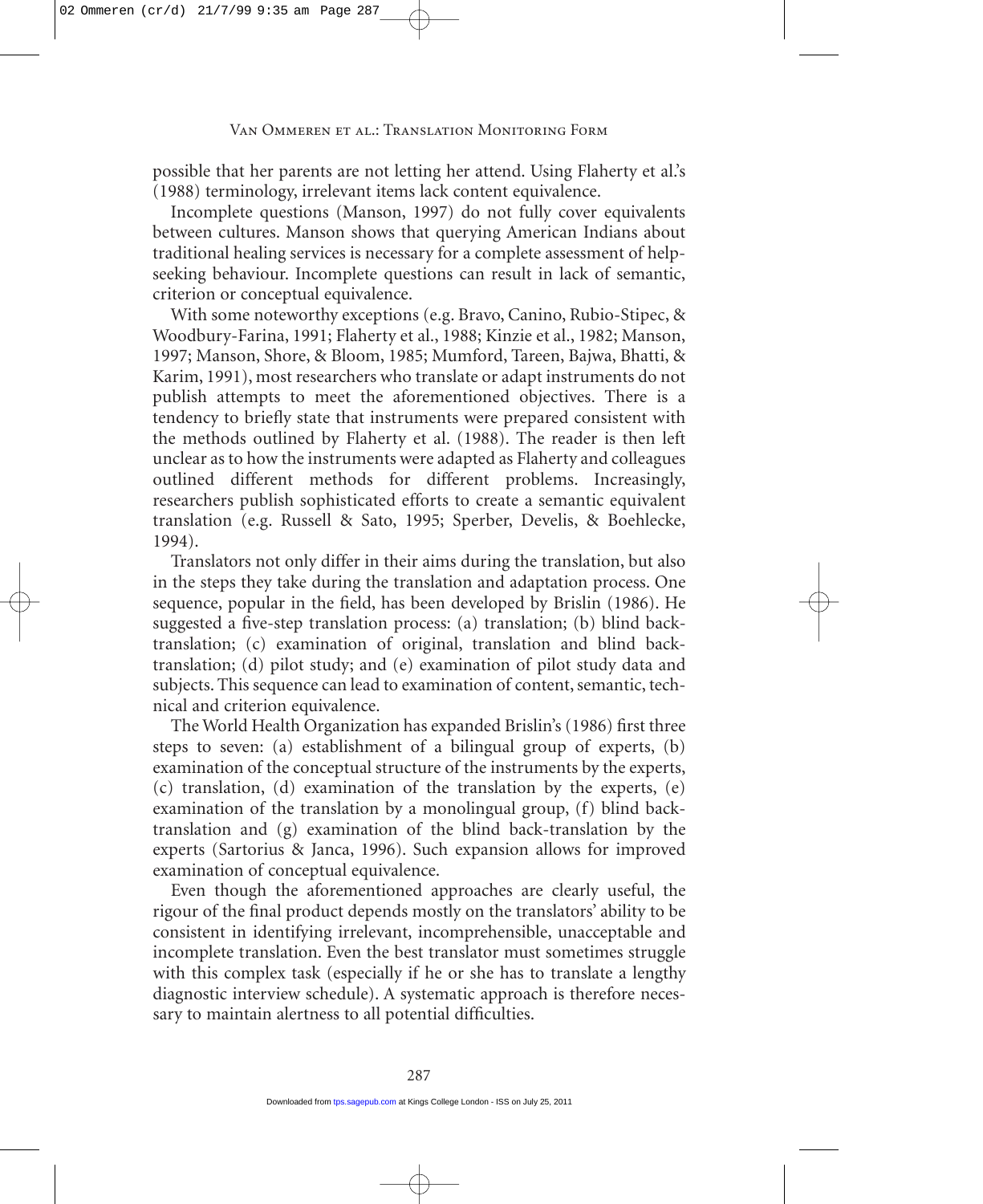# **The Translation Monitoring Form**

We have developed a translation monitoring form to enhance systematic translation and adaptation of instruments (Figure 1). Use of the form systematizes approaches outlined by Manson (1997) and Flaherty et al. (1988). Through completing one form per item, each item is systematically evaluated. Preparation of instruments proceeds in five steps:

- 1. After recording the item and its number on the translation monitoring form, a group of bilingual, indigenous translators translate the item and record their result. Furthermore, they record a lexical back-translation, and an evaluation of the comprehensibility, acceptability, relevance and completeness of the translated item. The function of the lexical backtranslation is to help translators immediately identify incomplete translation. Also, the lexical back-translation allows for monitoring by involved mental health researchers who are not fluent in the target language.
- 2. The translation monitoring form is reviewed by a bilingual professional, who, similarly, records his or her evaluation of the translation's comprehensibility, acceptability, relevance and completeness. The professional is instructed to pay special attention to the conceptual structure of the instrument. The professional may record alternative translations on the form.
- 3. Next, each translated item is evaluated by at least one focus group consisting of relatively uneducated, monolingual, local lay people.<sup>2</sup> The facilitators are instructed to record any newly identified issues related to comprehensibility, acceptability, relevance and completeness on the form. Focus group participants are **especially useful in suggesting revisions in lay terminology.** Work with the translation monitoring form is complete after the translators, the professional and the focus group facilitators have recorded their observations on the form.
- 4. Thereafter, the translation process proceeds as suggested by Brislin  $(1986)$ . All translated items go through **blind back-translation**, that is the items are translated back into the original language by someone who is unfamiliar with the original version. A comparison of the back-translation and the original items will lead to additional modifications.
- 5. Finally, the instrument is pilot tested. If possible, the pilot subjects should be evaluated by a local psychiatrist to check the validity of a translated diagnostic instrument. Additional adaptation may prove necessary.

Use of the translation monitoring form, followed by blind backtranslation and pilot testing, should result in systematic translation. The thoroughness of this approach can, however, be improved, depending on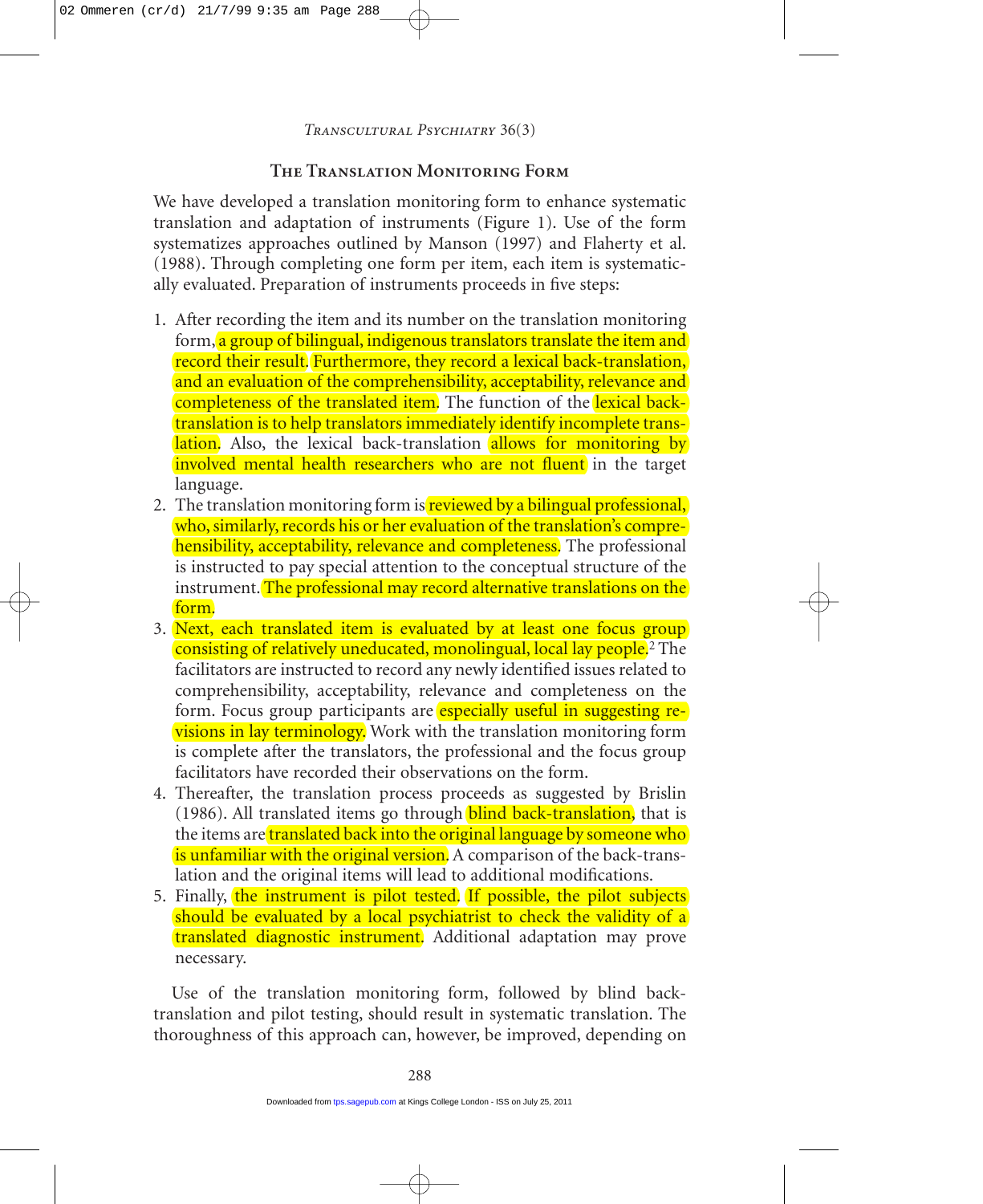| Item:                                                                                            | Number: |
|--------------------------------------------------------------------------------------------------|---------|
|                                                                                                  |         |
| Translation:                                                                                     |         |
|                                                                                                  |         |
|                                                                                                  |         |
| Lexical back-translation:                                                                        |         |
|                                                                                                  |         |
|                                                                                                  |         |
| Comprehensibility (Semantic equivalence)                                                         |         |
| Is the translation understandable in the language known to the local population? Please comment  |         |
| on any difficulties.                                                                             |         |
| Translators' view:                                                                               |         |
| Professional's view:                                                                             |         |
| Focus group results:                                                                             |         |
| Acceptability and other response set issues (Technical equivalence)                              |         |
| Would certain respondents be uncomfortable to respond honestly to this question? Please explain. |         |
|                                                                                                  |         |
| Translators' view:                                                                               |         |
| Professional's view:<br>Focus group results:                                                     |         |
|                                                                                                  |         |
| Relevance (Content equivalence)                                                                  |         |
| Is this question relevant in the local culture? If not, please explain.                          |         |
| Translators' view:                                                                               |         |
| Professional's view:                                                                             |         |
| Focus group results:                                                                             |         |
| Completeness (Semantic, criterion, and conceptual equivalence)                                   |         |
| Would the back-translation relate back to the same concepts and ideas as the original? If not,   |         |
| please explain.                                                                                  |         |
| Translators' view:                                                                               |         |
| Professional's view:                                                                             |         |
| Focus group results:                                                                             |         |
|                                                                                                  |         |
| Comments: (if necessary, use other side of page)                                                 |         |
|                                                                                                  |         |

Figure 1. The Translation Monitoring Form.

available resources. For example, instead of employing one focus group and one professional, researchers can choose to organize two focus groups and multiple professionals to evaluate each item. Moreover, researchers can repeat the cycle of back-translating, comparing differences and revising. However, the quality of translation will likely depreciate when a bilingual professional or focus group participants are not available.

The remainder of this paper illustrates the use of the translation monitoring form in Nepal.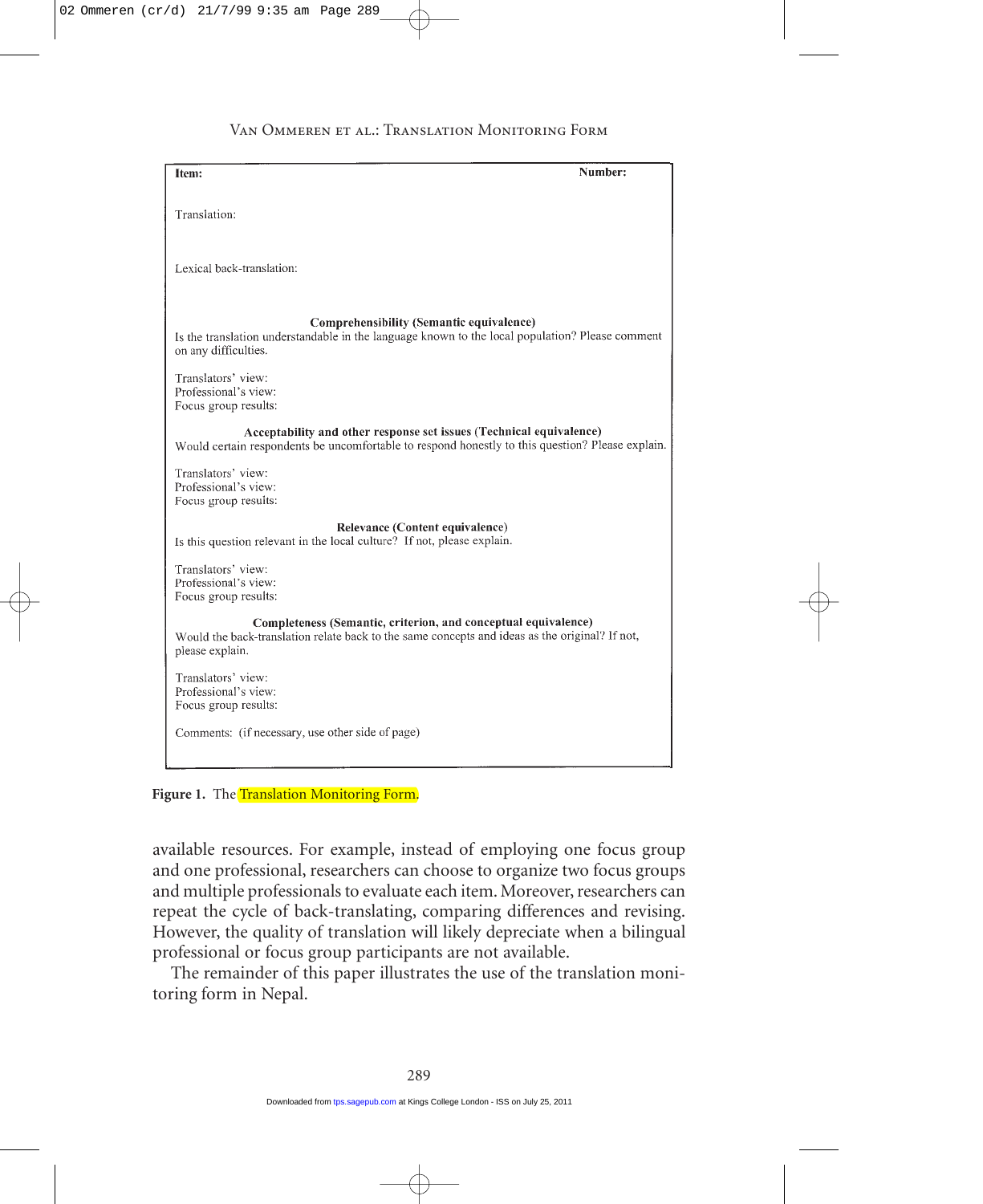#### **METHOD**

#### *Setting and Sample*

The translation monitoring form was applied during research into the impact of a man-made disaster among Nepali-speaking Bhutanese refugees living in Nepal (Van Ommeren, Sharma, Komproe, Thapa, Makaju, Cardeña, & de Jong, unpublished data). As part of the preparation for this research, a battery of English-language instruments had to be translated into the village Nepali language, that is the relatively simple Nepali spoken by villagers.

The Bhutanese refugees have an ancestral link with Nepal. They are descendants of Nepali settlers who started to move to a previously unpopulated southern Bhutan after about 1880 (Hutt, 1996). Recently, about a third of the settlers' descendants were forced to leave Bhutan after persecution by the Bhutanese government. Most of these refugees arrived around 1991 in eastern Nepal, where they still live in United Nations refugee camps (Hutt, 1996).

Nepali is the first language spoken by most refugees. In a sample of 810 refugees, 92.8% claimed to speak Nepali at home (Van Ommeren et al., unpublished data). In Nepal, a country consisting of more than 60 ethnic groups, only 50.3% of people use Nepali at home (Central Bureau of Statistics, 1996). Ethnic groups in Nepal often have their own language, customs and traditions, and it is not uncommon for a village to consist of one ethnic group, making it possible for people to maintain their culture. This has not been the case in southern Bhutan where the composition of villages has been more mixed, allowing for more extensive blending of groups. As a result Nepali is the first language for most people who were raised in southern Bhutan. There are, nevertheless, cultural differences between the members of the different castes and ethnic groups in the refugee camps. The research team did not take extensive account of these differences. Consequently, a limitation of the research programme is the assumption of homogeneity across all Nepali-speaking refugees.

The instrument translation and adaptation process was preceded by five activities that had heightened the investigators' awareness of the context. First, the investigating organization, the Center for the Victims of Torture, Nepal, had provided medical and psychological treatment to more than 1200 Bhutanese refugee torture survivors over a period of five years (Sharma & Van Ommeren, 1998). Second, as part of a community-based rehabilitation project inside the refugee camps, the organization had employed and supervised 30 Bhutanese community health workers who provided basic psychosocial care to torture survivors. Third, the organization had already conducted a large, epidemiological study on this population (Shrestha et al., 1998). Fourth, the organization had completed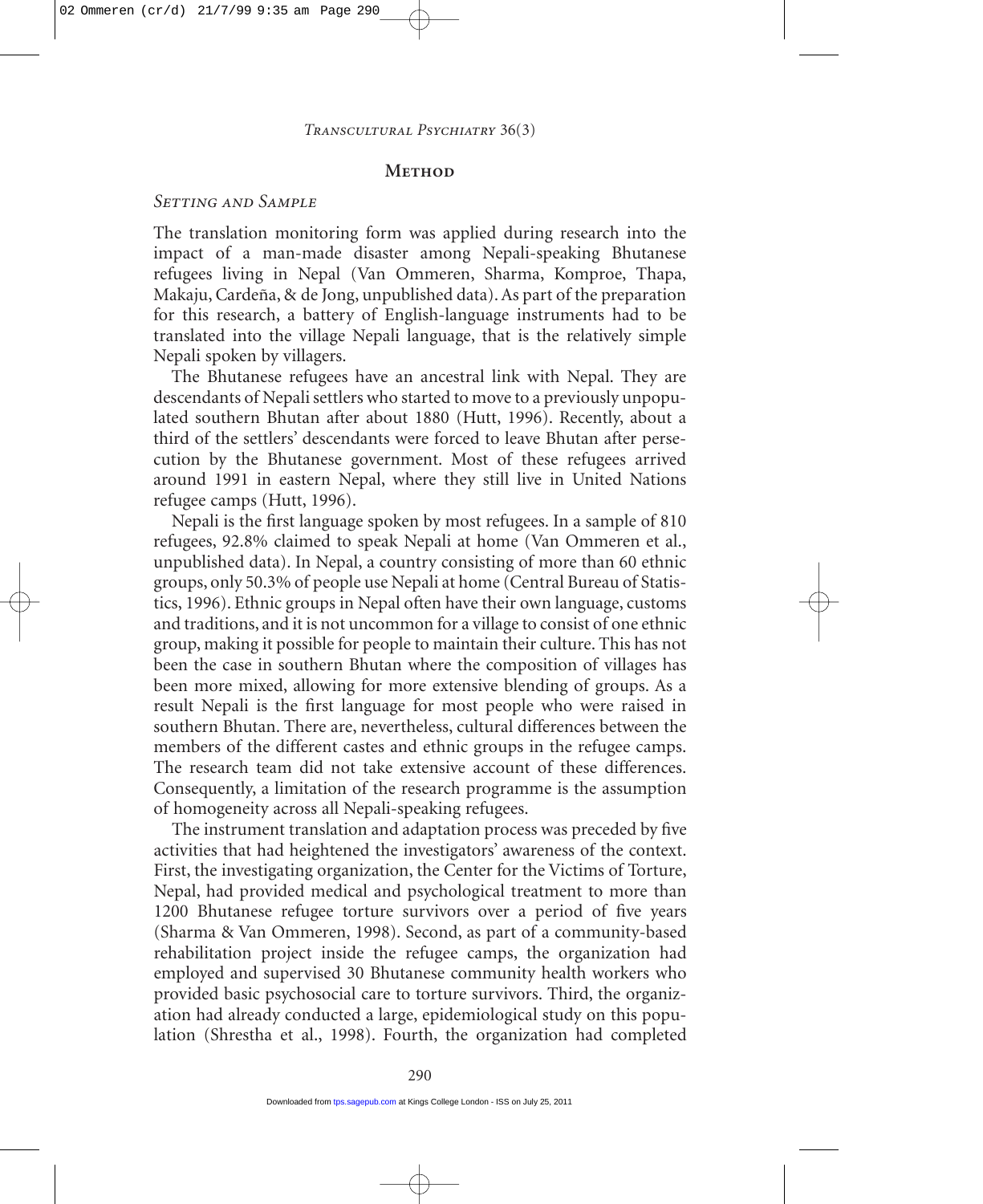narrative interviews, as well as a case note survey, to elicit local idioms of distress (Sharma & Van Ommeren, 1998). Fifth, the organization had, as suggested by de Jong (1994), conducted focus groups to identify the refugees' coping strategies as well as social and political issues (Sharma & Van Ommeren, 1998).

#### *Procedure*

The translation monitoring form was used as an aid in translating and adapting the following instruments: Comprehensive International Diagnostic Interview (CIDI; WHO, 1997a), Symptom Check List-90 (SCL-90; Derogatis, 1977), Bradford Somatic Inventory (Mumford, Bavington et al., 1991), Structured Interview for Disorders of Extreme Stress (Pelcovitch et al., 1997), CAGE questionnaire on alcohol use (Mayfield, McLeod, & Hall, 1974), Social Provisions Scale (Russell & Cutrona, 1984), a questionnaire covering early life events and a social network scale. Some of these instruments were originally designed for self-administration. However, due to illiteracy among many refugees, the instruments had to be prepared for administration by interviewers.

The Nepali–English bilingual translation team consisted of two Nepali medical doctors and five Nepali students in unrelated disciplines. All but one translator had grown up in villages in the hills of central and eastern Nepal. As life in these villages is not unlike life in southern Bhutan, the translators felt familiar with the refugees' preflight way of living.

The translation monitoring form was applied as discussed above. The seven bilingual Nepali translators, as a group, recorded a translation and lexical back-translation for each item. An expatriate mental health researcher read the lexical back-translations to identify jargon that had been misunderstood. Next, a bilingual Nepali doctor with extensive clinical experience with torture survivors evaluated the translation.

Subsequently, the translators facilitated a series of focus groups. Focus group members had been asked to volunteer their time to help the Center for the Victims of Torture determine how to ask questions that are understandable to Bhutanese refugees. The members were uneducated, tortured and nontortured refugees who volunteered their time in return for tea with a snack.

Each item was evaluated by two focus groups. Each focus group was able to cover 10–15 questions per hour. Items related to sex were evaluated with special care as Nepali women are strongly expected to show disinterest in sex. To encourage open discussion these sensitive items were evaluated by female focus groups, which were facilitated by women. The focus group discussions, among other things, led to the identification of differences between the Nepali spoken by the translators and the Nepali spoken by the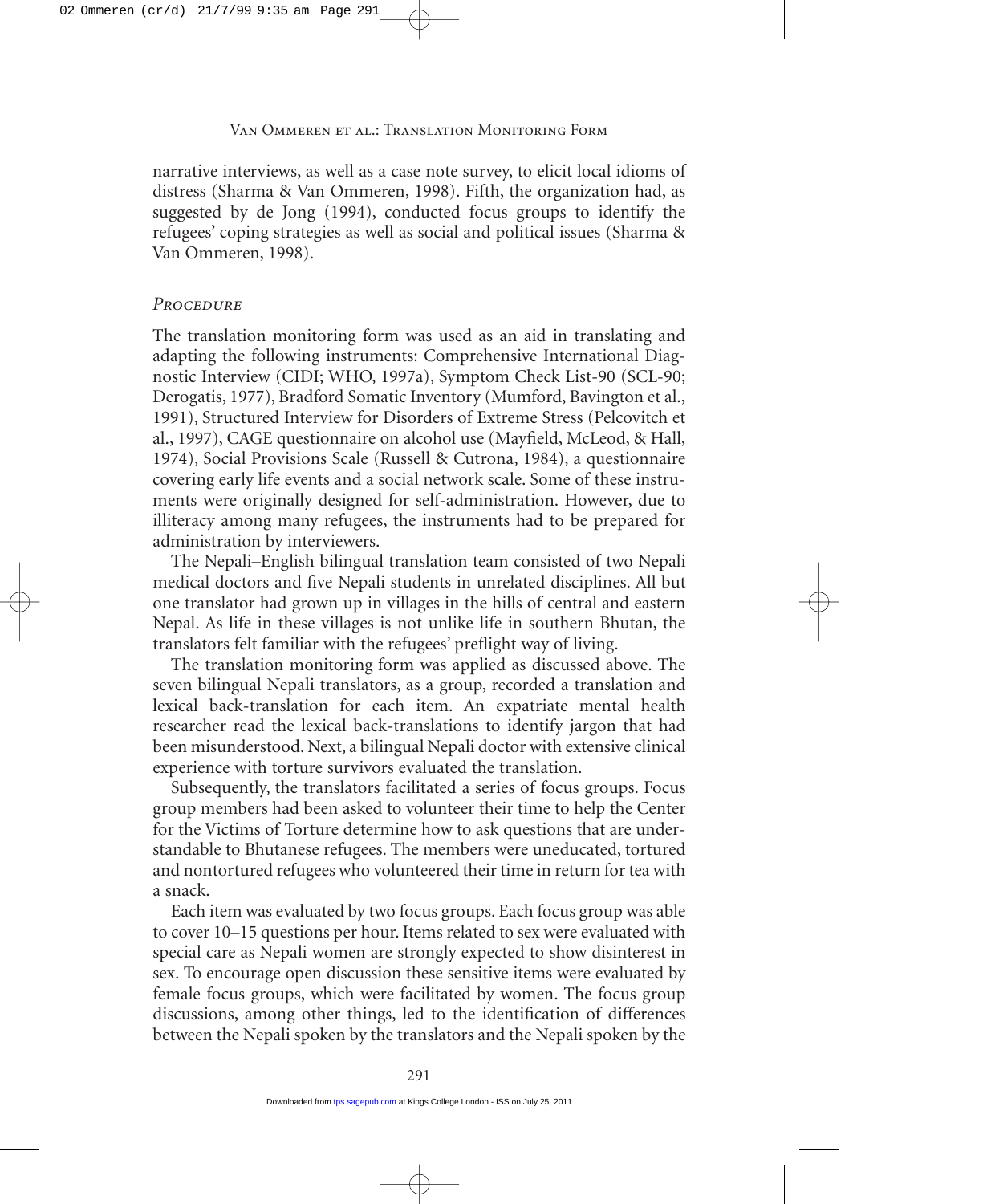refugees. It was found that the southern Bhutanese (both refugees and nonrefugees) spoke Nepali with a relatively small vocabulary while occasionally inserting a few English words. The focus group members were very helpful in suggesting revisions that were more comprehensible to Nepali-speaking Bhutanese refugees.

Subsequently, all items were back-translated by three bilingual staff members who where not part of the research team and who were unfamiliar with the original items. The expatriate mental health researcher identified potential problems, which were resolved after discussion with the translators. Pilot testing identified a few additional problems, which were also resolved after group discussion. Regrettably, we did not collect proper reliability and validity data on our adaptations *before* conducting the study.

## **Results and Discussion**

The complete translation and adaptation process took three months fulltime work. Although the items came from different kinds of instruments, the process of adaptation was the same. Numerous issues had to be resolved and we will summarize the most illustrative ones.

# *Comprehensibility*

With respect to comprehensibility, a number of adaptations made the items more understandable. Nepali, like many languages in South Asia, has Sanskrit roots, and formal Nepali consists of many words that are Sanskrit. Yet, formal Nepali is not frequently used in the villages. For example, there is no word for suicide in village Nepali. The formal Nepali and Sanskrit term for suicide, *aatmahatyaa*, is not understood by many villagers. Nevertheless, the concept of suicide is well-known. Suicide was translated as 'death by hanging oneself, taking poison, or jumping off a cliff.' Similarly, although there is no word in village Nepali for exertion, the concept is easily explained. The item 'Have you ever had shortness of breath when you had not been exerting yourself?' was translated as 'Have you ever had shortness of breath when you had not been working, running, or climbing up a steep path?'

Sometimes a few extra words were added to clarify a concept. For example, the meaning of trembling was only clear when defined as arms and legs trembling without reason. Accordingly, the CIDI item '[When you were near, or thought you had to be near a snake,] did you tremble or shake?' was translated as '[When you were near, or thought you had to be near a snake,] did your arms and legs tremble for no reason?'

It was especially difficult to find comprehensible equivalents for highly abstract concepts, such as emotional security. Typically, such terms had to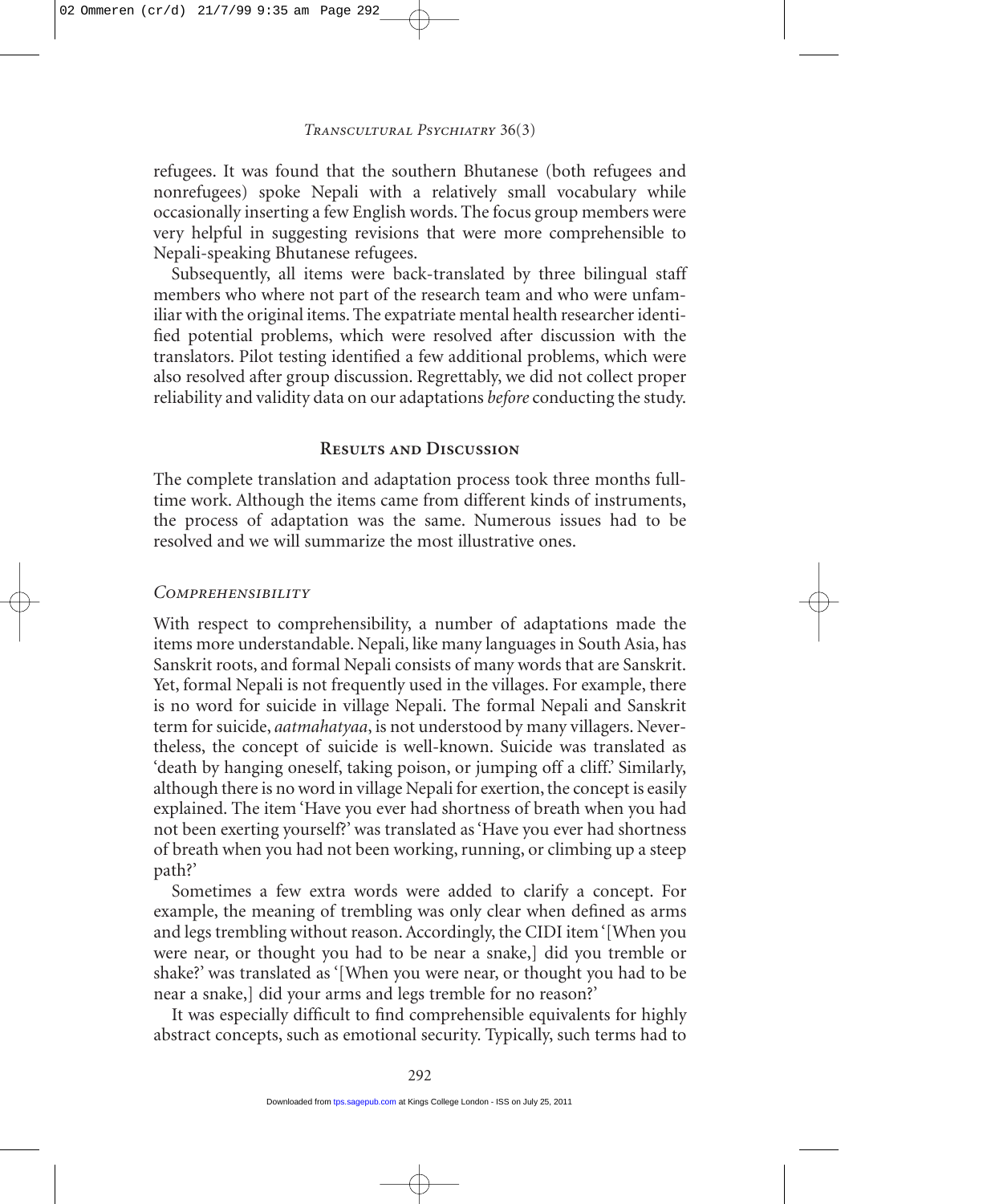be explained. For example 'To what extent do you have close relationships that provide you with a sense of emotional security and well-being?' was translated as 'How much do you think that you are confident because you have relatives and friends who are with you in good times and bad times?'

Some questions were too long to be understood properly. The CIDI's *Interviewer's Manual* (WHO, 1997b) advises interviewers to break up long questions into a series of shorter ones if there is confusion. Yet, rather than allowing the interviewers to break up long questions to their liking, standardization was increased by translating long questions into short sentences and questions. For example, 'between your periods of depression, were you as able to work and enjoy being with other people as you were before they began?' was translated as:

A period of depression ended. Thereafter, you were all right. After that, you were depressed again. In this way you were all right between periods of being depressed. During those periods when you were all right, were you able to work, and enjoy being with other people as you were before?

The items of the Bradford Somatic Interview were very well understood. This is not surprising as most of instrument's items were generated in South Asian countries, including Nepal (Mumford, Bavington, et al., 1991). Only one item had to be changed: 'Has your heart felt weak or sinking?' had to be simplified to 'has your heart felt weak?' because most refugees were unfamiliar with the idiom *sinking heart*.

# *Acceptability and Other Response Set Issues*

To avoid offending respondents, questions covering sexual interests and behaviours had to be adapted. Querying respondents about sex is a not a new problem in transcultural research (e.g. Bravo et al., 1991; Flaherty et al., 1988; Westermeyer, 1985). In contemporary Nepal, it is generally absolutely taboo for a female Hindu to have premarital or extramarital sexual activities. Women who are public about their sexual activities and interests risk stigmatizing themselves and their family. The stigma of premarital sex, including rape, can make it difficult for the woman and her unmarried siblings to find a spouse. In both cases of voluntary and nonvoluntary extramarital sex, a husband may choose to leave his wife as she is considered dirty, soiled. Clearly, great care is necessary when asking questions about sex.

Thus, very sensitive questions were introduced and changed to reduce the risk of offending the respondent. For example, the CIDI question 'during one of those periods [of feeling depressed] was your interest in sex a lot less than usual?' was translated as: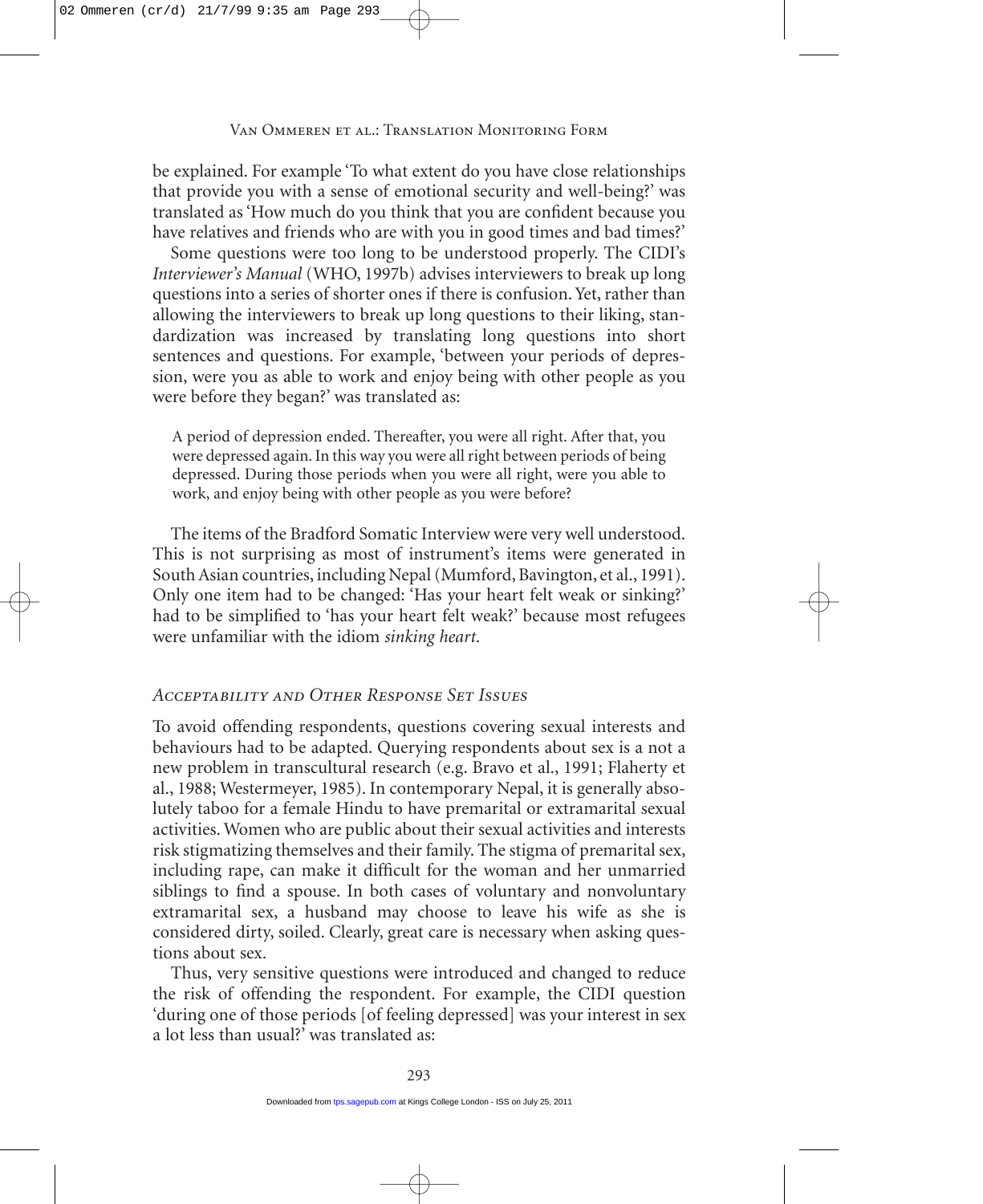Now I am going to ask you a private question. Please do not feel bad about answering as it will remain confidential. During one of those periods [of feeling depressed] was your desire of sleeping with your spouse a lot less than usual?

This adaptation violates the aim of translating each concept completely as sexual interest and the desire of sleeping with one's spouse are not necessarily equivalent. Yet, in this case acceptability was deemed more important than completeness.

To increase the comfort level during interviewing, female interviewers were employed to interview female respondents. Many questions related to sexual interests and activities were skipped if the respondent was not married.

Some questions had to be deleted. For example, the CIDI question 'In general has your sex life been important to you, or have you felt you could have got along as well without sex?' is supposed to measure sexual indifference, a symptom of DSM-IV somatization disorder. Yet, in a culture where women are supposed to be indifferent toward sex it is senseless to ask such a question as the resulting response set would give the incorrect impression that most women score positive for the sexual symptom criterion of somatization disorder (see also Bravo et al., 1991). Moreover, in a culture where women are discouraged from enjoying sex it is questionable whether sexual indifference is valid as an indicator of psychopathology.

Another taboo for many Bhutanese refugees is alcohol consumption. Culturally, Brahmins, Chhetris and female Hindus are expected to refrain from alcohol. Many do drink, but prefer to present themselves as abstaining. To encourage honest responses, questions covering alcoholism were introduced as follows:

We know that it is our tradition that Brahmins and Chhetris do not drink alcohol. But nowadays many Brahmins and Chhetris drink. Even though some of us [interviewers] are Brahmin or Chhetri, we sometimes drink. Similarly, many of our Brahmin and Chhetri friends also drink. So if you drink, please tell us. We will keep it secret.

A similar introductory statement was made by the female interviewers to encourage female respondents to be frank about their alcohol use.

Another response set issue was caused by the wording of dichotomous questions. In the Nepali context, dichotomous questions can be problematic. For example, the Bradford Somatic Inventory question 'During the past month have you had severe headaches?' tends to lead to a positive response as it is habit for Nepali-speaking people to respond positively to positive worded questions and negatively to negative worded questions. To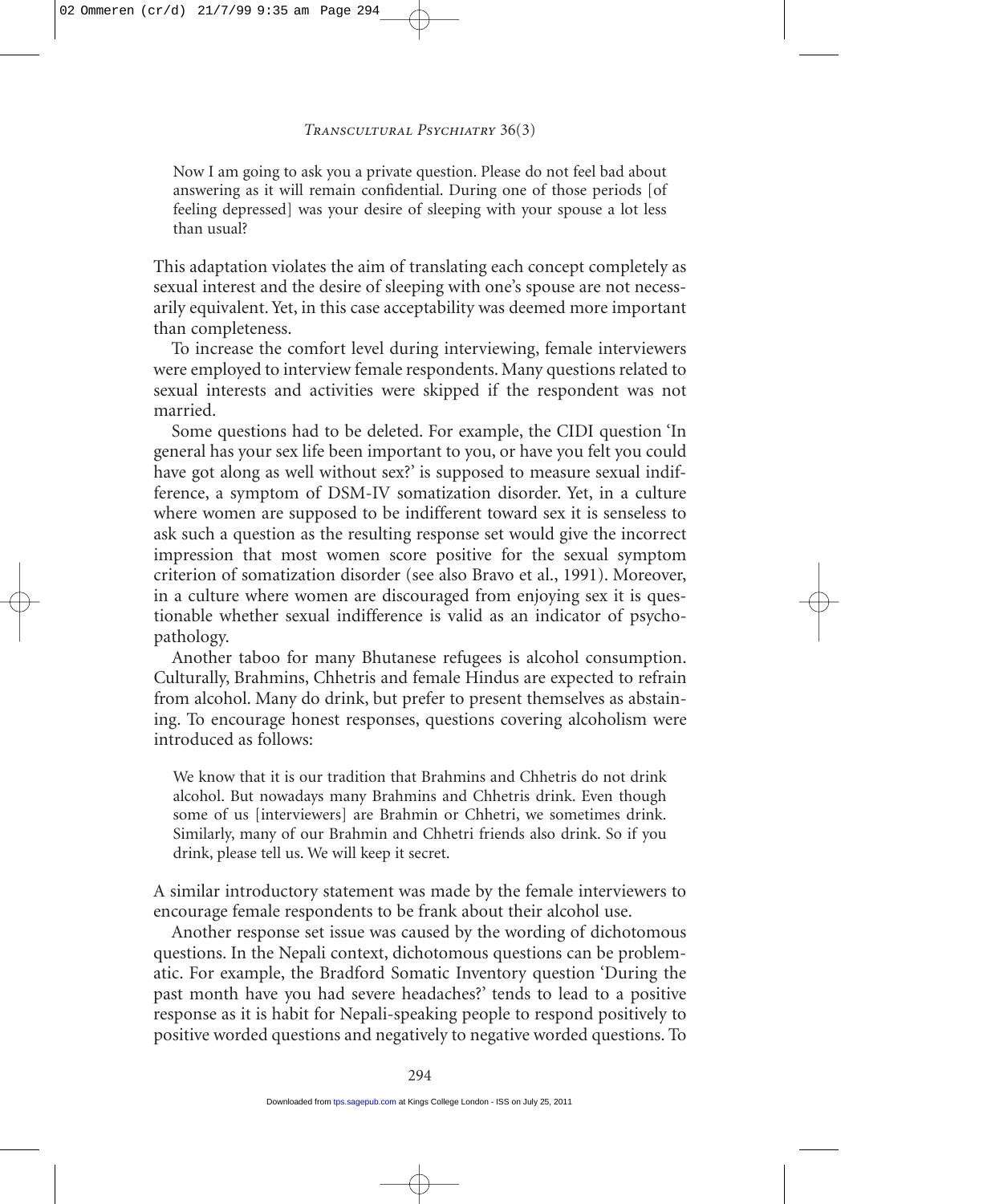avoid this response set, the format of the Bradford Somatic Inventory items had to be changed. The item on headaches became 'During the past month have you had severe headaches *or not*?' Although in English, a 'yes' or 'no' response to the latter question would be ambiguous, in Nepali, a 'yes' or 'no' response to the latter question indicates the respective presence or absence of severe headaches. In short, by adding the words *or not* to each question, the acquiescence response set was reduced.

## *Relevance*

With respect to relevance, a few questions had to be changed to make their content more relevant. For example, the CIDI item 'Have you ever had a period when you became clumsy or awkward, perhaps losing your ability to lace your shoes or wrap packages?' was changed to 'Have you ever had a period when you became clumsy, perhaps losing your ability to lace your shoes, hold a tea cup, sift rice, or tie up your trousers or *Douraa* (Bhutanese dress)?'

Moreover, some questions had to be changed if they held irrelevant assumptions. A few CIDI questions assume universality of the value that sports participation is important. Nepali villagers generally do not share this value. Thus, all references to sports being important were removed from the CIDI. For example, 'Did drinking ever cause you to give up or greatly reduce important activities – like participating in sports, going to school or work, or keeping up with friends or relatives?' was changed to 'Did drinking ever cause you to give up or greatly reduce important activities – like going to school or work, or keeping up with friends or relatives?'

# *Completeness*

Nepali and English are both Indo-Aryan languages. Without that commonality, translation would have been even more challenging. Even then, identifying Nepali equivalents that completely cover the semantics, concepts and criteria of the diverse instruments was difficult and at times impossible. Translation of emotion words was especially difficult as in village Nepali only a few words are used to express emotion directly. For example, *naraamro laagyo* (feeling not good) was identified as the closest understandable equivalent for the English idiom *feeling upset*.

It was a challenge to translate the CIDI's generalized anxiety disorder items that refer to experiences of feeling worried, tense or anxious for months about everyday problems. First, village Nepali does not have an equivalent for the western idiom *feeling tense*. Second, village Nepali does not distinguish between feeling anxious for an extended period and feeling worried for an extended period. In many villages in Nepal, people use the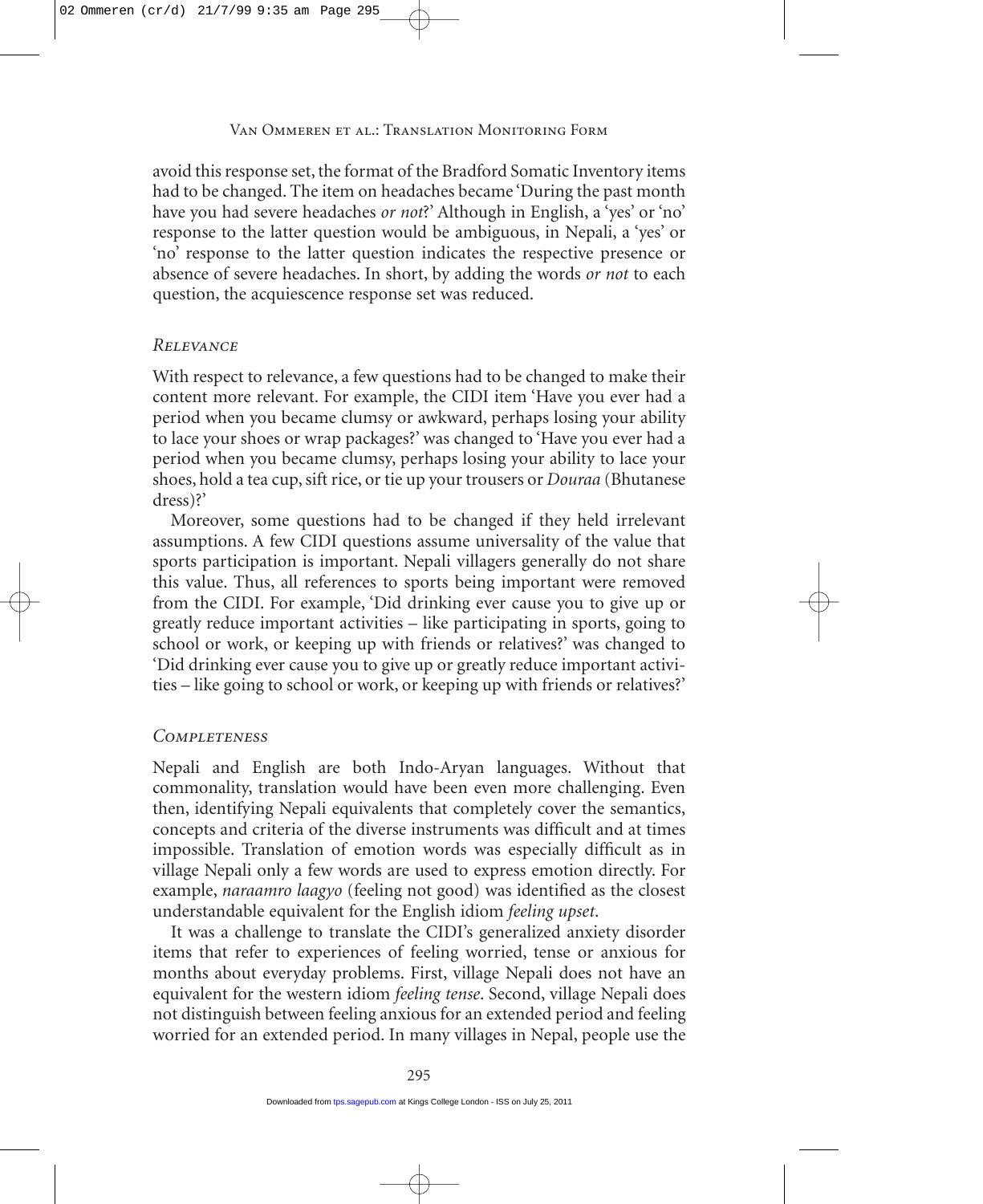term *chintaa laagyo*, which means feeling worried (with a possible connotation of sadness). Yet, this term was not well understood by the refugees. A better understood term was *surtaa laagyo*, which expresses a mixture of worry and sadness. For our translation of feeling worried, tense or anxious, we used the idiom *surtaa chintaa laagyo*, a combination of *chintaa laagyo* and *surtaa laagyo*. This idiom is not proper Nepali, but was understood by focus group respondents as feeling worried. However, a connotation of sadness remained in the question. During the research this led to problems. An example is the case of one respondent who answered positively to 'Have you ever had a period of a month or more you felt worried, tense, or anxious, about everyday problems such as work and family?' This respondent revealed that she had been feeling this way when her child died. Apparently, she responded to the connotation of sadness in the translation. Beside the fact that loss of a child is not an everyday problem, *surtaa chintaa laagyo* does not assess those exact emotions that are part of generalized anxiety disorder.

There is no word for stress that is commonly understood in village Nepali. Helman (1995) has called the lay concept of stress a 'folk illness of contemporary Western society' (p. 314). In Nepal's cities, many educated people understand, experience and speak of stress. They either use the English word *stress* or the Sanskrit word *tanaab* (tension). However, some of our focus group participants were unfamiliar with this foreign concept. Several other translations were tried. Nevertheless, the item 'distress due to feeling tense or keyed up' had to be deleted as the translators were not able to identify a comprehensible, equivalent translation.

Focus group participants identified unnoticed, conceptual translation errors. For example, the English word unreal can be translated in two ways. One possible translation is *saachchikai hoina jasto*, which relates to the dissociative phenomenon of objects appearing unreal. The other translation is *awaastabik*, which relates not only to dissociation but also to the Hindu philosophical–religious concept of existence. When translating '[During a panic attack,] did you feel that you or things around you were unreal?', the translators had translated unreal as *awaastabik*. Focus group participants identified the translation as confusing. (A participant of the priest caste noted that, according to Hindu religion, nothing is real.) The lack of clarity was easily corrected by translating unreal as *sacchikai hoina jasto*.

With respect to completeness, special attention was paid to obtaining complete translation of the CIDI criterion of seriousness of symptoms. The CIDI includes four questions to assess the seriousness of symptoms. A symptom meets the criterion of seriousness if the respondent: (a) has told a doctor or other professional about the symptom, (b) has taken medicine more than once for the symptom, or (c) states that the symptom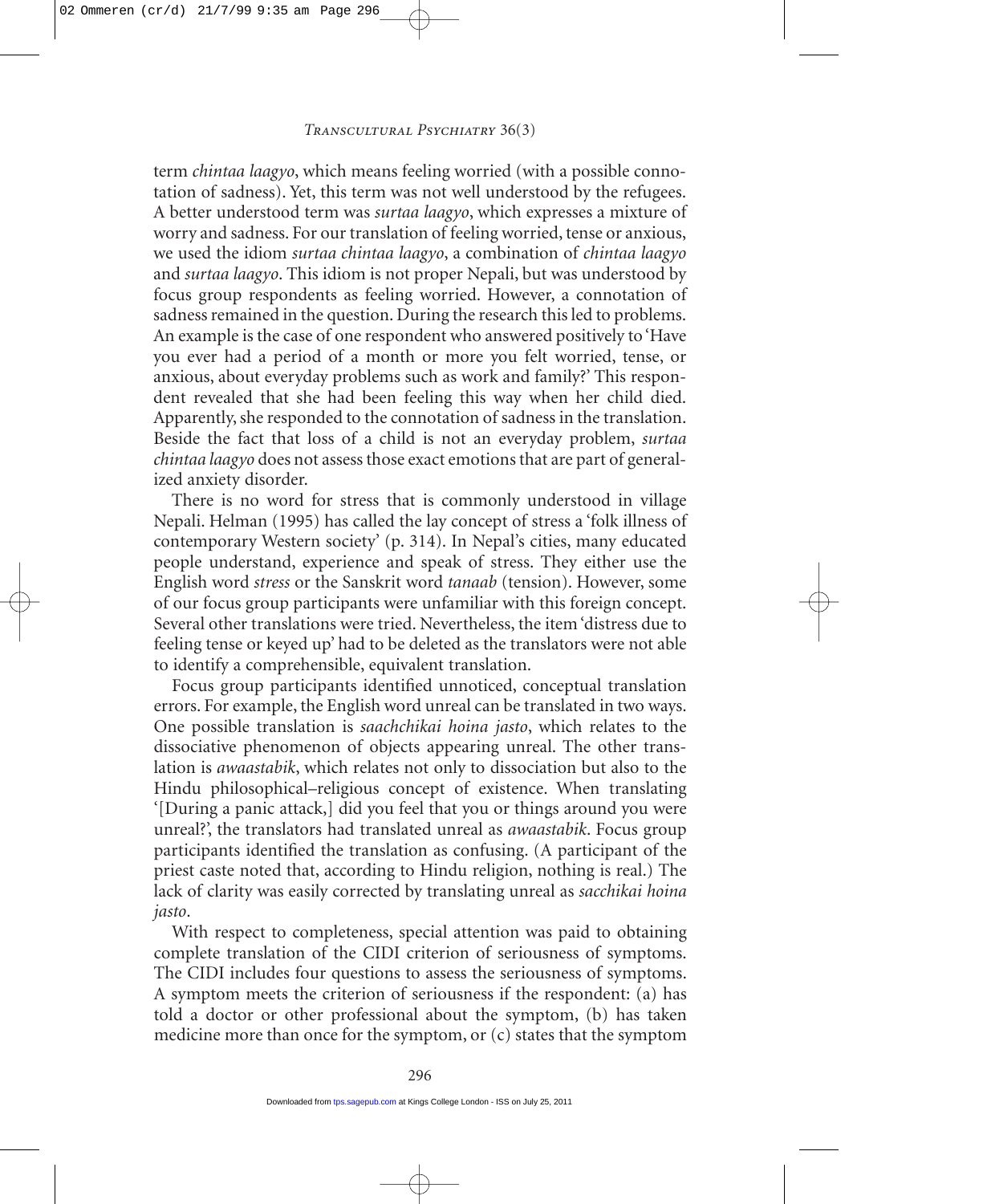interfered with his or her life or activities a lot. Yet, as Manson (1997) has argued, in traditional societies people may prefer to go to a traditional healer instead of a western-style professional. In his adaptation of the CIDI for research with American Indians, Manson therefore included a query regarding whether the respondent has ever told a traditional healer about the symptom. In Nepal, the word professional was translated as *jaanne maanchhe* (knowledgeable person), a term that covers both traditional and western-style professionals.

Nevertheless, an adaptation had to be made to assess the seriousness of symptoms. To assess seriousness of symptoms among Bhutanese refugees, the translators had to add an extra question, because in Nepali villages people often try to treat serious symptoms through religious ritual. The question enquired whether the respondent has promised offerings to a God or has performed special *pujaa* (worship) to reduce the distress caused by the symptom.

#### **Conclusion**

In this paper we present a translation monitoring form to enhance methodical preparation of psychiatric instruments for transcultural use. We illustrated its use with Nepali-speaking Bhutanese refugees and found it practical. There appears to have been no alternative for our use of focus groups with participants drawn from the target refugee population. As the refugees spoke village Nepali, exclusive use of professionals speaking formal Nepali would not have lead to equivalent translation.

The translators experienced that use of the translation monitoring form allowed them to identify a wider variety of problems than would have been possible otherwise. A few days before starting data collection, the translators quickly translated an additional questionnaire without using the described systematic approach. The quality of the resulting translation is poor and data had to be discarded. We believe that preparation with the translation monitoring form can avoid disappointment and that the threemonth preparation period was worth the effort.

Although practical in creating a more systematic approach, the translation monitoring form does not lead to perfection. Most likely, many issues were missed by the team. Indeed, we have found translation errors after the completion of the empirical study. Numerous compromises had to be made.

The impact of compromising and missing issues depends on the statistical analyses to be performed. Each compromise, i.e. each lack of equivalency, is a potential bias if one chooses to compare data across cultures. A false rejection of the null-hypothesis is likely to occur if a bias exists and the sample size is large (Malpass & Poortinga, 1986). With respect to the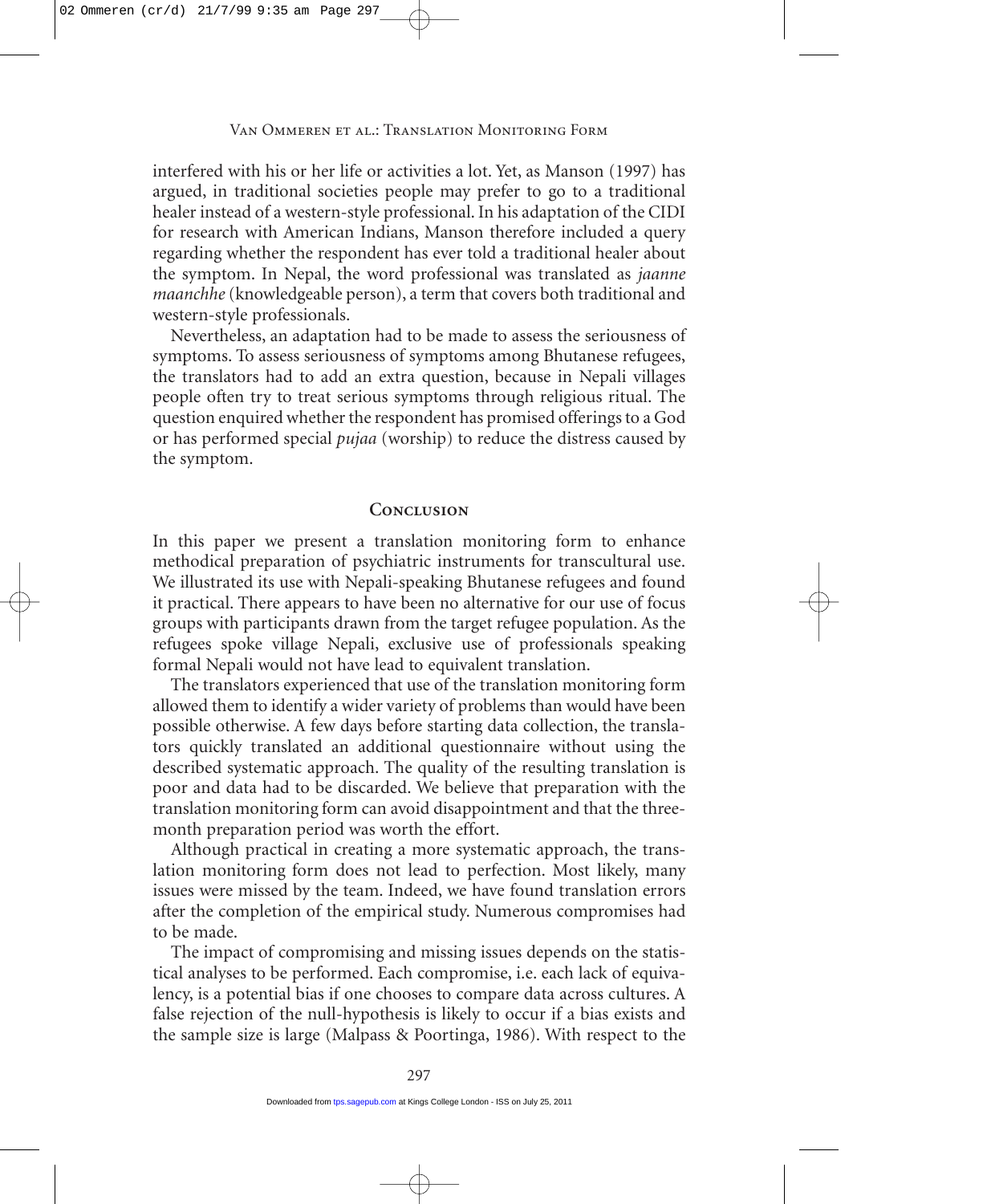research in Nepal, the size and direction of each potential bias is undetermined. Consequently, the impact of each compromise for cross-cultural comparisons is unknown. Nevertheless, the impact of compromises should have less effect for analyses on the within-culture level, although for the latter instruments would still have to be validated.

Researchers who use the translation monitoring form may want to evaluate their efforts by comparing final translations with the originals in a bilingual sample (e.g. Mumford, Tareen Bajwa, Bhatti, & Karim, 1991). If such a sample is not available, researchers may examine construct validity by testing whether the adapted scales relate to other instruments as predicted by theory. The instruments adapted for use by the Bhutanese refugees did relate to each other as predicted (Van Ommeren et al., unpublished data).

Of note, we also developed an emic coping scale (Sharma & Van Ommeren, 1998) that did not relate to other scales as predicted by theory (Van Ommeren et al., unpublished data). Developing emic scales, although necessary for many research questions, is in our experience more difficult than translating and adapting existing instruments with the translation monitoring form.

#### **Acknowledgment**

We thank Joan Borja for library research and anthropologist Tatsuro Fujikura for helpful comments on an earlier version of this manuscript.

#### Notes

- 1. Researchers often use the term *linguistic equivalence* instead of semantic equivalence (e.g. Mumford, Tareen et al., 1991; Sen & de Jesus Mari, 1986; Westermeyer & Janca, 1997).
- 2. Both Eva Ketzer and Antonella Crescenzi (written communication, 24 June, 1996) as well as Spero Manson (1997) previously used focus groups for instrument adaptation.

#### **References**

- Bravo, M., Canino, G., Rubio-Stipec, M., & Woodbury-Farina, M.(1991). A crosscultural adaptation of a psychiatric epidemiological instrument: The Diagnostic Interview Schedule's adaptation in Puerto Rico. *Culture, Medicine, & Psychiatry*, *15*, 1–18.
- Brislin, R. W. (1976). *Translation: Applications and research*. New York: Wiley/Halstead.
- Brislin, R. W. (1986). The wording and translation of research instruments. In W.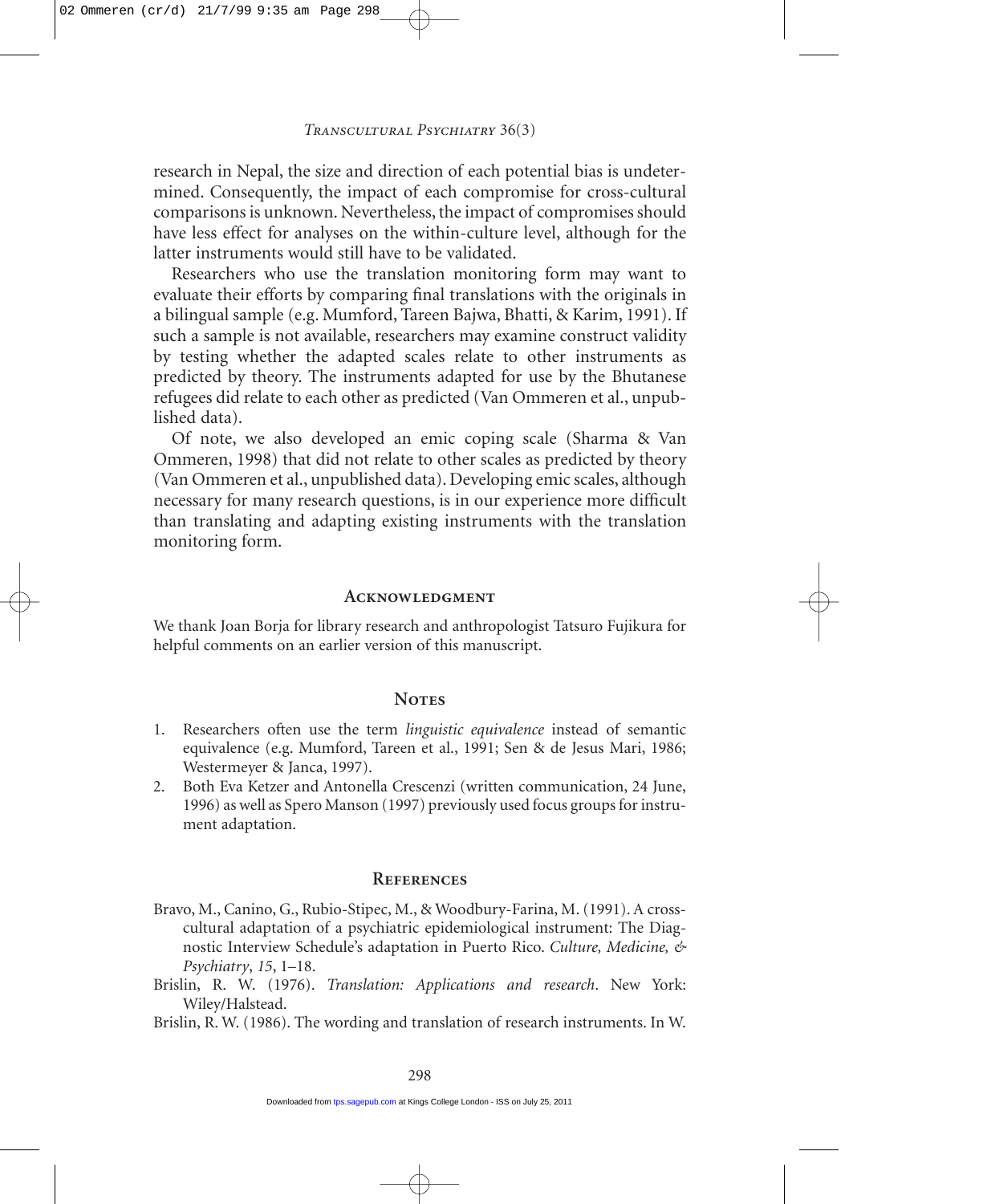J. Lonner & J. W. Berry (Eds.), *Field methods in cross-cultural research* (pp. 137–164). Beverly Hills, CA: Sage.

- Central Bureau of Statistics. (1996). *Statistical pocket book Nepal*. Kathmandu: Central Bureau of Statistics.
- de Jong, J. T. V. M. (1994). Een kwanltatief model voor ethnopsychiatrischepidemiologisch onderzoek onder 'vreemde zielen.' [A quantitative model for ethnopsychiatric-epidemiologic research]. *Tijdschrift voor Psychiatrie*, *36*, 67–80.
- Derogatis, L. R. (1977). *SCL–90R. (revised). Manual I*. Baltimore, MD: Johns Hopkins University School of Medicine.
- Flaherty, J. A., Gavira, F. M., Pathak, D., Mitchell, T., Wintrob, R., Richman, J. A., & Birz, S. (1988). Developing instruments for cross-cultural psychiatric research. *Journal of Nervous and Mental Disease*, *176,* 257–263.
- Helman, C. G. (1995). *Culture, health and illness* (3rd ed.). Oxford, UK: Butterworth-Heinemann.
- Hutt, M. (1996). Ethnic nationalism, refugees, and Bhutan. *Journal of Refugee Studies*, *9*, 397–420.
- Kinzie, J. D., Manson, S. M., Vinh, D. T., Thi Tolan, N., Anh, B., & Ngoc Pho, T. (1982). Development and validation of a Vietnamese-language depression rating scale. *American Journal of Psychiatry*, *139*, 1276–1281.
- Kleinman, A. (1988). *Rethinking psychiatry: From cultural category to personal experience*. New York: Free Press.
- Malpass, R. S., & Poortinga, Y. H. (1986). Strategies for design and analyses. In W. J. Lonner & J. W Berry (Eds.), *Field methods in cross-cultural research* (pp. 47–84). Beverly Hills, CA: Sage.
- Manson, S. M. (1997). Cross-cultural and multi-ethnic assessment of trauma. In J. P. Wilson & T. M. Keane (Eds.), *Assessing psychological trauma and PTSD: A handbook for practitioners* (pp. 239–266). New York: Guilford.
- Manson, S. M., Shore, J. H., & Bloom, J. D. (1985). The depressive experience in American Indian communities: A challenge for psychiatric theory and diagnosis. In A. Kleinman & B. Good (Eds.), *Culture and depression* (pp. 331–368). Berkeley: University of California Press.
- Mayfield, D. G., McLeod, G., & Hall, P. (1974). The CAGE questionnaire validation of a new alcoholism screening instrument. *American Journal of Psychiatry*, *131*, 1121–1123.
- Mumford, D. B., Bavington, J. T., Bhatnagar,K. S., Hussain,Y., Mirza, S., & Naeaghi, M. M. (1991). The Bradford Somatic Inventory: A multi-ethnic inventory of somatic symptoms reported by anxious and depressed patients in Britain and the Indo-Pakistan subcontinent. *British Journal of Psychiatry*, *158*, 379–386.
- Mumford, D. B., Tareen, I. A. K., Bajwa, M.A. Z., Bhatti, M. R., & Karim, R. (1991). The translation and evaluation of an Urdu version of the Hospital Anxiety and Depression Scale. *Acta Psychiatrica Scandinavica*, *83*, 81–85.
- Parry, C. D. H. (1996). A review of psychiatric epidemiology in Africa: Strategies for increasing validity when using instruments transculturally*. Transcultural Psychiatric Research Review*, *33*, 173–188.
- Pelcovitch, D., van der Kolk, B., Roth, S., Mandel, F., Kaplan, S., & Resick, P. (1997).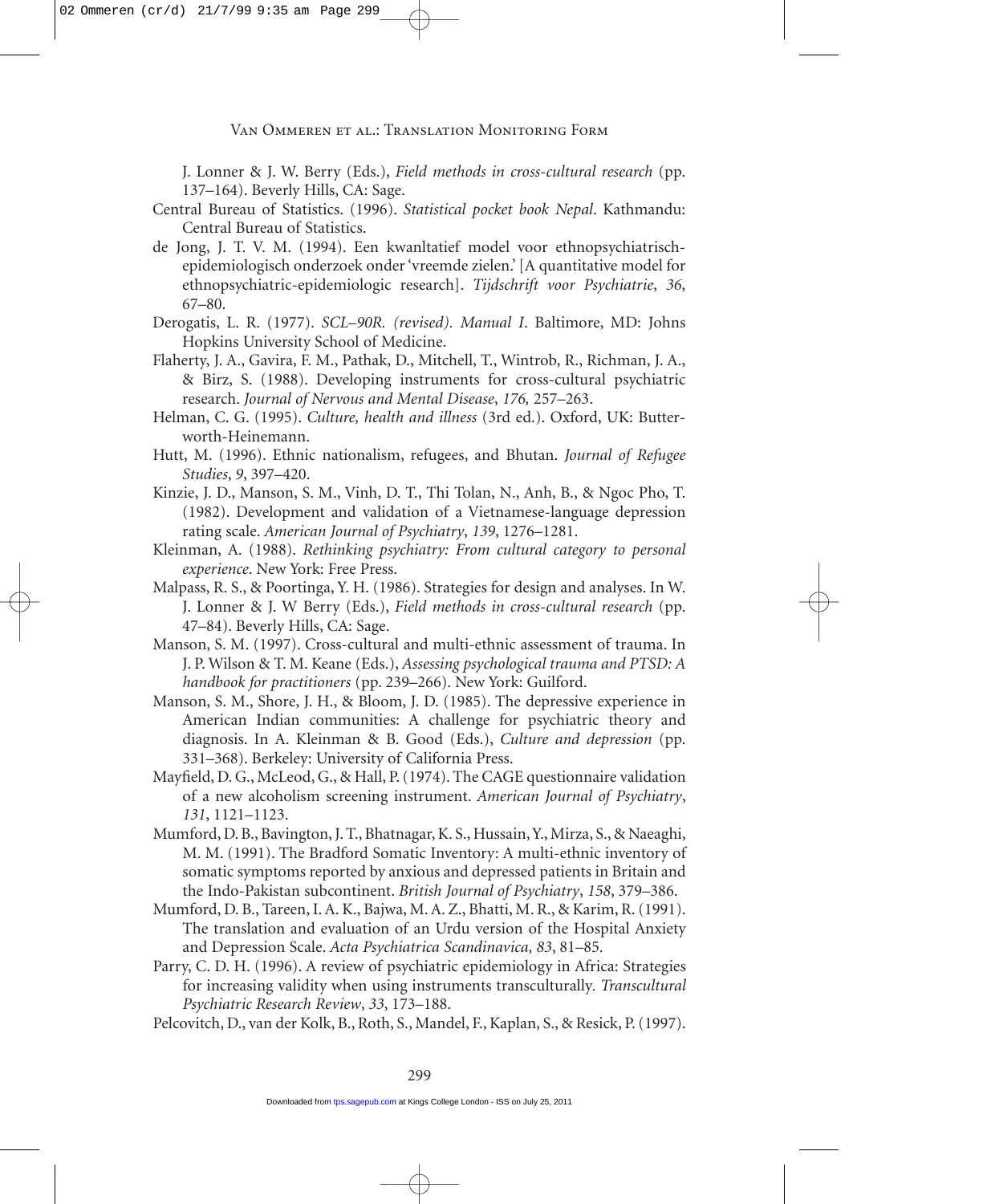<span id="page-16-0"></span>Development of a criteria set and a structured interview for disorders of extreme stress (SIDES). *Journal of Traumatic Stress*, *10*, 3–16.

- Russell, D., & Cutrona, C. (1984). *The provisions of social relationships and adaptation to stress*. Paper presented at the American Psychological Association Convention, Toronto, Canada.
- Russell, J. A., & Sato, K. (1995). Comparing emotion words between languages. *Journal of Cross-Cultural Psychology*, *26*, 384–391.
- Sartorius, N., & Janca, A. (1996). Psychiatric assessment instruments developed by the World Health Organization. *Social Psychiatry and Psychiatric Epidemiology*, *31*, 55–69.
- Sen, B., & de Jesus Mari, J. (1986). Psychiatric instruments in the transcultural setting: Experiences in India and Brazil. *Social Science and Medicine*, *23*, 277–281.
- Sharma, B., & Van Ommeren, M. (1998). Preventing torture and rehabilitating survivors in Nepal. *Transcultural Psychiatry*, *35*, 85–97.
- Shrestha, N. M., Sharma, B., Van Ommeren, M., Regmi, S., Makaju, R., Komproe, I., Shrestha, G. B., & de Jong, J. T. V. M. (1998). Impact of torture on refugees displaced within the developing world: Symptomatology among Bhutanese refugees in Nepal. *Journal of the American Medical Association*, *280*, 443–448.
- Sperber, A. D., Develis, R. F., & Boehlecke, B. (1994). Cross-cultural translation: Methodology and validation. *Journal of Cross-Cultural Psychology*, *25*, 501–524.
- Van Ommeren, M., Sharma, B., Komproe, I., Thapa, S., Makaju, R., Cardeña, E., & de Jong, J. T. V. M. (1998). [The impact of torture on Bhutanese refugees: Different risk factors for different traumatic stress responses.] Unpublished raw data.
- Westermeyer, J. (1985). Psychiatric diagnosis across cultural boundaries. *American Journal of Psychiatry, 142*, 798–805.
- Westermeyer, J., & Janca, A. (1997). Language, culture and psychopathology: Conceptual and methodological issues. *Transcultural Psychiatry*, *34*, 291–311.
- World Health Organization. (1993). *Composite International Diagnostic Interview* (core version 1.1). Geneva: World Health Organization.
- World Health Organization. (1997a). *Composite International Diagnostic Interview* (core version 2.1). Geneva: World Health Organization.
- World Health Organization. (1997b).*Composite International Diagnostic Interview* (interviewer's manual 2.1). Geneva: World Health Organization.

MARK VAN OMMEREN, MA, is completing his PhD at the Free University in Amsterdam and has been employed by the Transcultural Psychosocial Organization (TPO) since 1996. Between 1996 and 1998 he worked as training and research coordinator at the Center for the Victims of Torture Nepal (CVICT). In Nepal, he trained counselling trainers and led an epidemiological study on the mental health of Bhutanese refugees. *Address*: Transcultural Psychosocial Organization, Keizersgracht 329, 1016 EE Amsterdam, The Netherlands.

BHOGENDRA SHARMA, MBBS, is founder and director of CVICT. He is a contributing editor of *Torture*. *Address*: Center for the Victims of Torture, PO Box 5839, Nepal.